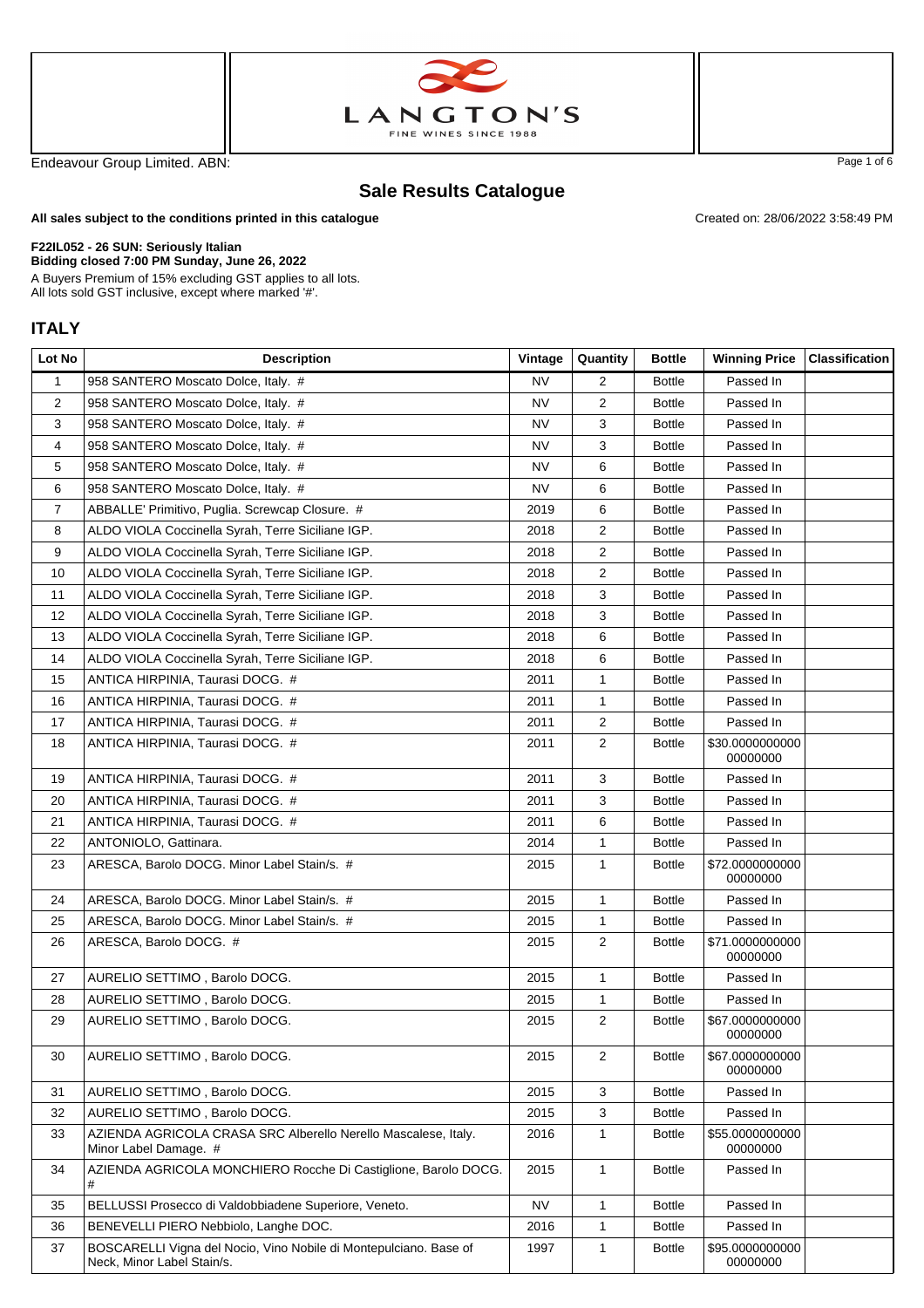| Lot No | <b>Description</b>                                                                                    | Vintage | Quantity       | <b>Bottle</b> | <b>Winning Price</b>         | <b>Classification</b> |
|--------|-------------------------------------------------------------------------------------------------------|---------|----------------|---------------|------------------------------|-----------------------|
| 38     | BOSCARELLI Vigna del Nocio, Vino Nobile di Montepulciano. Minor Label<br>Damage, Minor Label Stain/s. | 1997    | 1              | <b>Bottle</b> | \$91.0000000000<br>00000000  |                       |
| 39     | BOSCARELLI Vigna del Nocio, Vino Nobile di Montepulciano. Minor Label<br>Stain/s.                     | 1997    | $\mathbf{1}$   | <b>Bottle</b> | \$101.000000000<br>000000000 |                       |
| 40     | CA' DI FRARA Pinot Grigio, Provincia di Pavia IGT. Screwcap Closure. #                                | 2018    | $\overline{2}$ | <b>Bottle</b> | Passed In                    |                       |
| 41     | CA' DI FRARA Pinot Grigio, Provincia di Pavia IGT. Screwcap Closure.                                  | 2018    | $\overline{2}$ | <b>Bottle</b> | Passed In                    |                       |
| 42     | CA' DI FRARA Pinot Grigio, Provincia di Pavia IGT. Screwcap Closure.                                  | 2018    | 2              | <b>Bottle</b> | Passed In                    |                       |
| 43     | CA' DI FRARA Pinot Grigio, Provincia di Pavia IGT. Screwcap Closure.                                  | 2018    | 3              | <b>Bottle</b> | Passed In                    |                       |
| 44     | CA' DI FRARA Pinot Grigio, Provincia di Pavia IGT. Screwcap Closure.                                  | 2018    | 3              | <b>Bottle</b> | Passed In                    |                       |
| 45     | CA' DI FRARA Pinot Grigio, Provincia di Pavia IGT. Screwcap Closure. #                                | 2018    | 6              | <b>Bottle</b> | \$12.0000000000<br>00000000  |                       |
| 46     | CA' DI FRARA Pinot Grigio, Provincia di Pavia IGT. Screwcap Closure. #                                | 2018    | 6              | <b>Bottle</b> | \$12.0000000000<br>00000000  |                       |
| 47     | CA' DI FRARA Pinot Grigio, Provincia di Pavia IGT. Screwcap Closure. #                                | 2019    | 2              | <b>Bottle</b> | Passed In                    |                       |
| 48     | CA' DI FRARA Pinot Grigio, Provincia di Pavia IGT. Screwcap Closure. #                                | 2019    | 2              | <b>Bottle</b> | Passed In                    |                       |
| 49     | CA' DI FRARA Pinot Grigio, Provincia di Pavia IGT. Screwcap Closure. #                                | 2019    | 2              | <b>Bottle</b> | Passed In                    |                       |
| 50     | CA' DI FRARA Pinot Grigio, Provincia di Pavia IGT. Screwcap Closure. #                                | 2019    | 3              | <b>Bottle</b> | Passed In                    |                       |
| 51     | CA' DI FRARA Pinot Grigio, Provincia di Pavia IGT. Screwcap Closure. #                                | 2019    | 3              | <b>Bottle</b> | Passed In                    |                       |
| 52     | CA' DI FRARA Pinot Grigio, Provincia di Pavia IGT. Screwcap Closure. #                                | 2019    | 6              | <b>Bottle</b> | Passed In                    |                       |
| 53     | CA' DI FRARA Pinot Grigio, Provincia di Pavia IGT. Screwcap Closure. #                                | 2019    | 6              | <b>Bottle</b> | Passed In                    |                       |
| 54     | ARNALDORIVERA, Rocche Di Castiglione, Barolo.                                                         | 2013    | 1              | <b>Bottle</b> | Passed In                    |                       |
| 55     | ARNALDORIVERA, Rocche Di Castiglione, Barolo. Minor Label Damage.                                     | 2013    | 1              | <b>Bottle</b> | Passed In                    |                       |
| 56     | ARNALDORIVERA, Rocche Di Castiglione, Barolo.                                                         | 2013    | 2              | <b>Bottle</b> | Passed In                    |                       |
| 57     | ARNALDORIVERA, Rocche Di Castiglione, Barolo.                                                         | 2013    | $\overline{2}$ | <b>Bottle</b> | Passed In                    |                       |
| 58     | CANTINE PAOLINI Frappato, Sicilia DOC. #                                                              | 2018    | $\overline{2}$ | <b>Bottle</b> | Passed In                    |                       |
| 59     | CANTINE PAOLINI Frappato, Sicilia DOC. #                                                              | 2018    | 2              | <b>Bottle</b> | Passed In                    |                       |
| 60     | CANTINE PAOLINI Frappato, Sicilia DOC. 3cm From Cork. #                                               | 2018    | 3              | <b>Bottle</b> | Passed In                    |                       |
| 61     | CANTINE PAOLINI Frappato, Sicilia DOC. 3cm From Cork. #                                               | 2018    | 3              | <b>Bottle</b> | Passed In                    |                       |
| 62     | CANTINE PAOLINI Frappato, Sicilia DOC. #                                                              | 2018    | 6              | <b>Bottle</b> | Passed In                    |                       |
| 63     | CANTINE PAOLINI Frappato, Sicilia DOC. 3cm From Cork. #                                               | 2018    | 6              | <b>Bottle</b> | Passed In                    |                       |
| 64     | CANTINE SANSILVESTRO Patres, Barolo DOCG.                                                             | 2016    | $\mathbf{1}$   | <b>Bottle</b> | \$40.0000000000<br>00000000  |                       |
| 65     | CANTINE SANSILVESTRO Patres, Barolo DOCG.                                                             | 2016    | $\mathbf{1}$   | <b>Bottle</b> | \$40.0000000000<br>00000000  |                       |
| 66     | CANTINE SANSILVESTRO Patres, Barolo DOCG.                                                             | 2016    | 1              | <b>Bottle</b> | \$40.0000000000<br>00000000  |                       |
| 67     | CANTINE SANSILVESTRO Patres, Barolo DOCG.                                                             | 2016    | 2              | <b>Bottle</b> | \$40.0000000000<br>00000000  |                       |
| 68     | CANTINE SANSILVESTRO Patres, Barolo DOCG.                                                             | 2016    | 3              | <b>Bottle</b> | \$40.0000000000<br>00000000  |                       |
| 69     | CASA E. DI MIRAFIORE Paiagallo, Barolo DOCG.                                                          | 2013    | $\mathbf{1}$   | <b>Bottle</b> | Passed In                    |                       |
| 70     | CASA VINICOLA BOTTER CARLO Vivolo di Sasso Chardonnay, Veneto<br>IGT. Screwcap Closure. #             | 2015    | 3              | <b>Bottle</b> | Passed In                    |                       |
| 71     | CASCINA BRUNI Fanin Riserva, Barbaresco DOCG. #                                                       | 2005    | $\mathbf{1}$   | <b>Bottle</b> | \$65.0000000000<br>00000000  |                       |
| 72     | CASCINA BRUNI Fanin Riserva, Barbaresco DOCG. Just Below Base of<br>Neck. #                           | 2005    | $\mathbf{1}$   | <b>Bottle</b> | \$65.0000000000<br>00000000  |                       |
| 73     | CASCINA BRUNI Fanin Riserva, Barbaresco DOCG. Minor Label Damage,<br>Just Below Base of Neck. #       | 2005    | $\mathbf{1}$   | <b>Bottle</b> | \$65.0000000000<br>00000000  |                       |
| 74     | CASCINA BRUNI Fanin Riserva, Barbaresco DOCG. Base of Neck. #                                         | 2005    | $\overline{2}$ | <b>Bottle</b> | \$65.0000000000<br>00000000  |                       |
| 75     | CASCINA BRUNI Fanin Riserva, Barbaresco DOCG. Base of Neck. #                                         | 2005    | 2              | <b>Bottle</b> | Passed In                    |                       |
| 76     | CASCINA BRUNI Fanin Riserva, Barbaresco DOCG. Just Below Base of<br>Neck. #                           | 2005    | 3              | <b>Bottle</b> | Passed In                    |                       |
| 77     | CASCINA BRUNI Fanin Riserva, Barbaresco DOCG. #                                                       | 2005    | 6              | <b>Bottle</b> | Passed In                    |                       |
| 78     | CASTELLO DI LIGNANO Lhennius, Monferrato. #                                                           | 2003    | 6              | <b>Bottle</b> | Passed In                    |                       |
| 79     | CASTELLO DI LIGNANO Lhennius, Monferrato. Base of Neck. #                                             | 2003    | 6              | <b>Bottle</b> | \$18.0000000000<br>00000000  |                       |
| 80     | CASTELLO DI LIGNANO Vigna Stramba Superiore, Barbera d'Asti DOCG.<br>#                                | 2001    | 6              | <b>Bottle</b> | Passed In                    |                       |
| 81     | CASTELLO DI LIGNANO Vigna Stramba Superiore, Barbera d'Asti DOCG.<br>#                                | 2001    | 6              | <b>Bottle</b> | \$18.0000000000<br>00000000  |                       |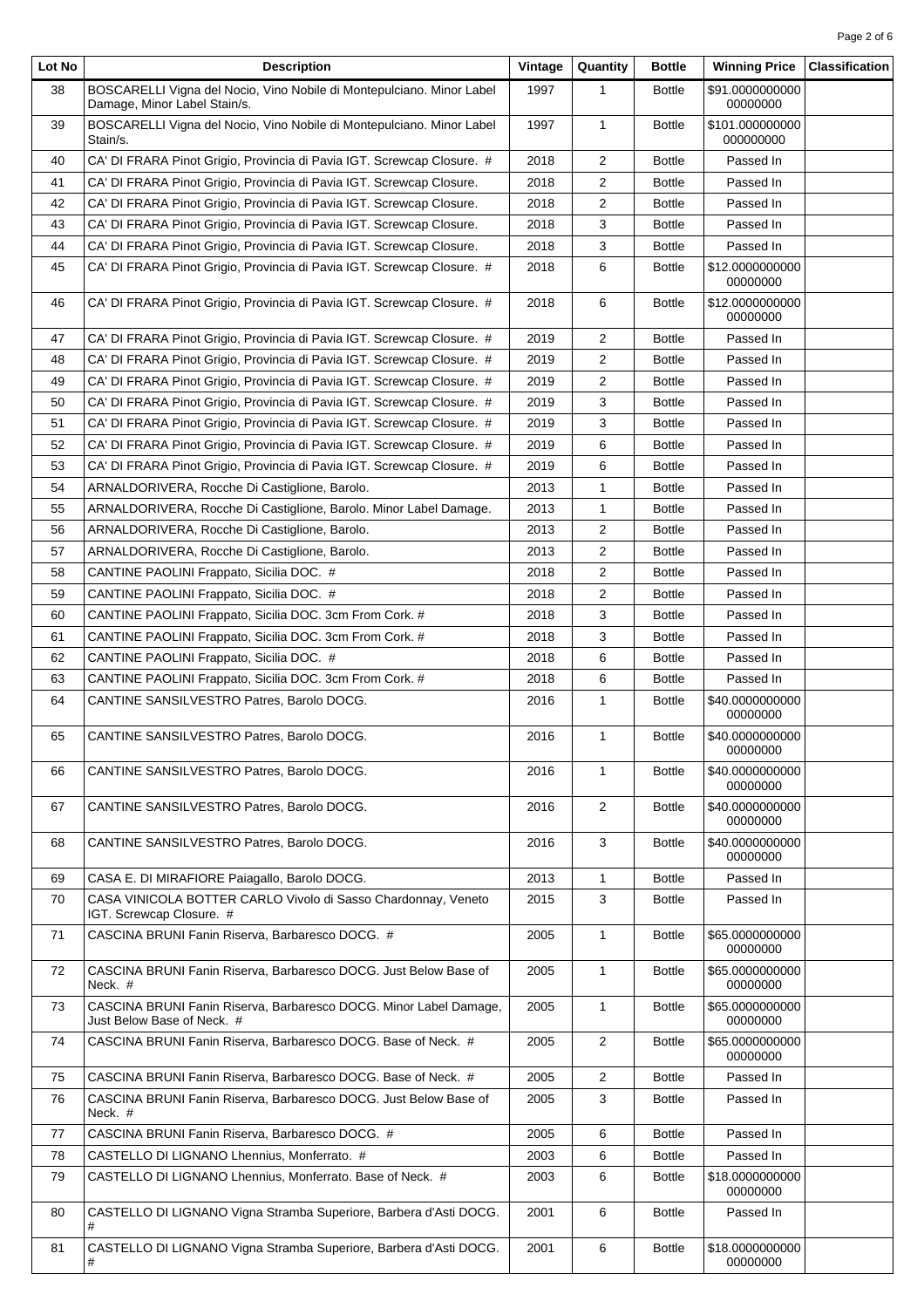| Lot No | <b>Description</b>                                                                                            | Vintage | Quantity       | <b>Bottle</b> | <b>Winning Price</b>         | <b>Classification</b> |
|--------|---------------------------------------------------------------------------------------------------------------|---------|----------------|---------------|------------------------------|-----------------------|
| 82     | CASTELNUOVO BERARDENGA La Faggeta, Chianti Classico DOCG. #                                                   | 2016    | $\mathbf{1}$   | <b>Bottle</b> | Passed In                    |                       |
| 83     | CASTELNUOVO BERARDENGA La Faggeta, Chianti Classico DOCG. #                                                   | 2016    | $\mathbf{1}$   | <b>Bottle</b> | \$30.0000000000<br>00000000  |                       |
| 84     | CASTELNUOVO BERARDENGA La Faggeta, Chianti Classico DOCG. #                                                   | 2016    | $\mathbf{1}$   | <b>Bottle</b> | Passed In                    |                       |
| 85     | CASTELVECCHIO Santa Caterina, Chianti DOCG. #                                                                 | 2018    | $\overline{2}$ | <b>Bottle</b> | \$16,0000000000<br>00000000  |                       |
| 86     | CASTELVECCHIO Santa Caterina, Chianti DOCG. #                                                                 | 2018    | $\overline{2}$ | <b>Bottle</b> | Passed In                    |                       |
| 87     | CASTELVECCHIO Santa Caterina, Chianti DOCG. #                                                                 | 2018    | $\overline{2}$ | <b>Bottle</b> | \$16.0000000000<br>00000000  |                       |
| 88     | CASTELVECCHIO Santa Caterina, Chianti DOCG. #                                                                 | 2018    | 3              | <b>Bottle</b> | \$16.0000000000<br>00000000  |                       |
| 89     | CASTELVECCHIO Santa Caterina, Chianti DOCG. #                                                                 | 2018    | 3              | <b>Bottle</b> | \$16.0000000000<br>00000000  |                       |
| 90     | CASTELVECCHIO Santa Caterina, Chianti DOCG. #                                                                 | 2018    | 6              | <b>Bottle</b> | \$16.0000000000<br>00000000  |                       |
| 91     | CASTELVECCHIO Santa Caterina, Chianti DOCG. #                                                                 | 2018    | 6              | <b>Bottle</b> | Passed In                    |                       |
| 92     | CORINO Vigne Giachini, Barolo DOCG. #                                                                         | 2010    | 1              | <b>Bottle</b> | \$111.000000000<br>000000000 |                       |
| 93     | CRISSANTE ALESSANDRIA, Barbera d'Alba DOC. #                                                                  | 2019    | $\mathbf{1}$   | <b>Bottle</b> | \$28.0000000000<br>00000000  |                       |
| 94     | CRISSANTE ALESSANDRIA, Barbera d'Alba DOC. #                                                                  | 2019    | $\mathbf{1}$   | <b>Bottle</b> | Passed In                    |                       |
| 95     | CRISSANTE ALESSANDRIA, Barbera d'Alba DOC. #                                                                  | 2019    | $\mathbf{1}$   | <b>Bottle</b> | Passed In                    |                       |
| 96     | CRISSANTE ALESSANDRIA, Langhe DOC. #                                                                          | 2018    | $\mathbf{1}$   | Bottle        | Passed In                    |                       |
| 97     | DOMENICO CLERICO Ciabot Mentin, Barolo DOCG. #                                                                | 2013    | $\mathbf{1}$   | <b>Bottle</b> | Passed In                    |                       |
| 98     | DOMENICO CLERICO Ciabot Mentin, Barolo DOCG. #                                                                | 2013    | $\mathbf{1}$   | <b>Bottle</b> | Passed In                    |                       |
| 99     | DOMENICO CLERICO Ciabot Mentin, Barolo DOCG. #                                                                | 2013    | $\mathbf{1}$   | <b>Bottle</b> | Passed In                    |                       |
| 100    | DUCA CARLO GUARINI Burdi Rosato, Puglia IGT. #                                                                | 2017    | 2              | <b>Bottle</b> | Passed In                    |                       |
| 101    | DUCA CARLO GUARINI Burdi Rosato, Puglia IGT. #                                                                | 2017    | 3              | <b>Bottle</b> | Passed In                    |                       |
| 102    | DUCA CARLO GUARINI Burdi Rosato, Puglia IGT. #                                                                | 2017    | 6              | <b>Bottle</b> | Passed In                    |                       |
| 103    | DUCA CARLO GUARINI Burdi Rosato, Puglia IGT. #                                                                | 2017    | 6              | <b>Bottle</b> | Passed In                    |                       |
| 104    | ELIO GRASSO Ginestra Casa Mate. Barolo DOCG. #                                                                | 2013    | 1              | <b>Bottle</b> | Passed In                    |                       |
| 105    | ELIO GRASSO Ginestra Casa Mate, Barolo DOCG. Minor Label Stain/s. #                                           | 2013    | $\mathbf{1}$   | <b>Bottle</b> | Passed In                    |                       |
| 106    | FATTORIA DI FELSINA Berardenga Fontalloro, Tuscany. Base of Neck,<br>Minor Label Damage, Minor Label Stain/s. | 1997    | $\mathbf{1}$   | <b>Bottle</b> | \$65.0000000000<br>00000000  |                       |
| 107    | FATTORIA DI FELSINA Berardenga Fontalloro, Tuscany. Base of Neck,<br>Minor Label Damage, Minor Label Stain/s. | 1997    | $\mathbf{1}$   | <b>Bottle</b> | \$64.0000000000<br>00000000  |                       |
| 108    | FEUDO DI MORRO Pinot Grigio, Colli Aprutini IGT. Screwcap Closure. #                                          | 2018    | $\mathbf{1}$   | <b>Bottle</b> | Passed In                    |                       |
| 109    | FEUDO DI MORRO Pinot Grigio, Colli Aprutini IGT. Screwcap Closure. #                                          | 2018    | 2              | <b>Bottle</b> | Passed In                    |                       |
| 110    | FEUDO DI MORRO Pinot Grigio, Colli Aprutini IGT. Screwcap Closure,<br>Minor Label Damage. #                   | 2018    | 2              | <b>Bottle</b> | Passed In                    |                       |
| 111    | FEUDO DI MORRO Pinot Grigio, Colli Aprutini IGT. Screwcap Closure,<br>Minor Label Damage. #                   | 2018    | $\overline{2}$ | <b>Bottle</b> | Passed In                    |                       |
| 112    | FEUDO DI MORRO Pinot Grigio, Colli Aprutini IGT. Screwcap Closure. #                                          | 2018    | 3              | <b>Bottle</b> | Passed In                    |                       |
| 113    | FEUDO DI MORRO Pinot Grigio, Colli Aprutini IGT. Screwcap Closure,<br>Minor Label Damage. #                   | 2018    | 6              | <b>Bottle</b> | Passed In                    |                       |
| 114    | FEUDO DI MORRO Pinot Grigio, Colli Aprutini IGT. Screwcap Closure,<br>Minor Label Damage. #                   | 2018    | 6              | <b>Bottle</b> | Passed In                    |                       |
| 115    | FEUDO SOLARIA Moro Nero d'Avola, Sicilia DOC. #                                                               | 2017    | $\mathbf{1}$   | <b>Bottle</b> | Passed In                    |                       |
| 116    | FONTODI Vigna del Sorbo Riserva, Chianti Classico DOCG. Base of Neck,<br>Minor Label Stain/s.                 | 1997    | 1              | <b>Bottle</b> | \$93.0000000000<br>00000000  |                       |
| 117    | FRANCESCO RINALDI & FIGLI Brunate, Barolo DOCG. #                                                             | 2016    | $\mathbf{1}$   | <b>Bottle</b> | \$109.000000000<br>000000000 |                       |
| 118    | FRANCESCO RINALDI & FIGLI Brunate, Barolo DOCG. #                                                             | 2016    | $\mathbf{1}$   | <b>Bottle</b> | Passed In                    |                       |
| 119    | FRANCESCO RINALDI & FIGLI Brunate, Barolo DOCG. #                                                             | 2016    | 2              | <b>Bottle</b> | Passed In                    |                       |
| 120    | FRANCESCO RINALDI & FIGLI Brunate, Barolo DOCG. #                                                             | 2016    | $\overline{2}$ | <b>Bottle</b> | \$109.000000000<br>000000000 |                       |
| 121    | FRANCESCO RINALDI & FIGLI Brunate, Barolo DOCG. #                                                             | 2016    | 6              | <b>Bottle</b> | Passed In                    |                       |
| 122    | FRANCESCO RINALDI & FIGLI Cannubbi, Barolo DOCG. #                                                            | 2016    | 1              | <b>Bottle</b> | \$123.000000000<br>000000000 |                       |
| 123    | FRANCESCO RINALDI & FIGLI Cannubbi, Barolo DOCG. #                                                            | 2016    | $\mathbf{1}$   | <b>Bottle</b> | \$122.000000000<br>000000000 |                       |

T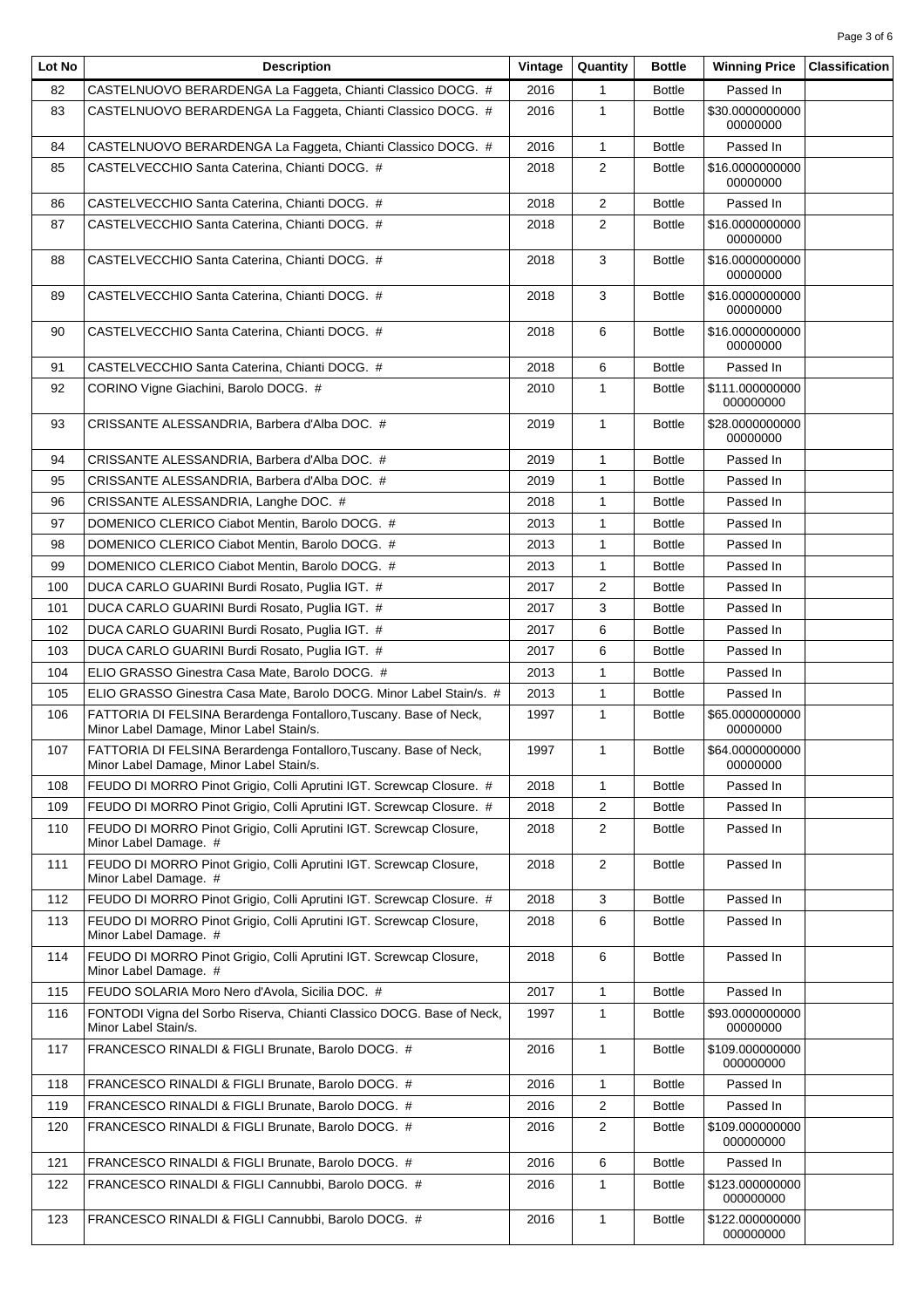| Page 4 of 6 |  |  |
|-------------|--|--|
|             |  |  |

| Lot No     | <b>Description</b>                                                                                    | Vintage      | Quantity       | <b>Bottle</b>                  | <b>Winning Price</b>         | <b>Classification</b> |
|------------|-------------------------------------------------------------------------------------------------------|--------------|----------------|--------------------------------|------------------------------|-----------------------|
| 124        | FRANCESCO RINALDI & FIGLI Cannubbi, Barolo DOCG. #                                                    | 2016         | $\overline{2}$ | <b>Bottle</b>                  | \$123.000000000<br>000000000 |                       |
| 125        | FRANCESCO RINALDI & FIGLI Cannubbi, Barolo DOCG. #                                                    | 2016         | $\overline{2}$ | <b>Bottle</b>                  | \$123.000000000<br>000000000 |                       |
| 126        | FRANCESCO RINALDI & FIGLI Cannubbi, Barolo DOCG. #                                                    | 2016         | 6              | <b>Bottle</b>                  | \$123.000000000<br>000000000 |                       |
| 127        | FRESCOBALDI Castel Giocondo, Brunello di Montalcino DOCG. #                                           | 2015         | 1              | <b>Bottle</b>                  | \$86.0000000000<br>00000000  |                       |
| 128        | FRESCOBALDI Castel Giocondo, Brunello di Montalcino DOCG. #                                           | 2015         | 1              | <b>Bottle</b>                  | Passed In                    |                       |
| 129        | FRESCOBALDI Castel Giocondo, Brunello di Montalcino DOCG. #                                           | 2015         | 1              | <b>Bottle</b>                  | Passed In                    |                       |
| 130        | FRESCOBALDI Castel Giocondo, Brunello di Montalcino DOCG. #                                           | 2015         | 2              | <b>Bottle</b>                  | Passed In                    |                       |
| 131        | FRESCOBALDI Castel Giocondo, Brunello di Montalcino DOCG. #                                           | 2015         | 2              | <b>Bottle</b>                  | Passed In                    |                       |
| 132        | FRESCOBALDI Castel Giocondo, Brunello di Montalcino DOCG. #                                           | 2015         | 3              | <b>Bottle</b>                  | Passed In                    |                       |
| 133        | FRESCOBALDI Castel Giocondo, Brunello di Montalcino DOCG.                                             | 2015         | 3              | <b>Bottle</b>                  | Passed In                    |                       |
| 134        | FRESCOBALDI Castel Giocondo, Brunello di Montalcino DOCG.                                             | 2015         | 6              | <b>Bottle</b>                  | Passed In                    |                       |
| 135        | FRESCOBALDI Castel Giocondo, Brunello di Montalcino DOCG.                                             | 2015         | 6              | <b>Bottle</b>                  | Passed In                    |                       |
| 136        | FRIULVINI Merlot, Grave del Friuli. High Shoulder, Minor Label Stain/s.                               | NV           | 1              | <b>Bottle</b>                  | Passed In                    |                       |
| 137        | G.D. VAJRA Coste & Fossati, Dolcetto d'Alba. #                                                        | 2017         | 1              | <b>Bottle</b>                  | Passed In                    |                       |
| 138        | GAJA Pieve Santa Restituta, Rennina, Brunello di Montalcino. Stained<br>Label/s.                      | 1995         | $\mathbf{1}$   | <b>Bottle</b>                  | \$101.000000000<br>000000000 |                       |
| 139        | GAJA Pieve Santa Restituta, Rennina, Brunello di Montalcino. Stained<br>Label/s.                      | 1995         | 1              | <b>Bottle</b>                  | \$101.000000000<br>000000000 |                       |
| 140        | GAJA Pieve Santa Restituta, Rennina, Brunello di Montalcino. Stained<br>Label/s.                      | 1995         | 1              | <b>Bottle</b>                  | \$92.0000000000<br>00000000  |                       |
| 141        | GAJA Pieve Santa Restituta, Sugarille, Brunello de Montalcino. Stained<br>Label/s.                    | 1995         | 1              | <b>Bottle</b>                  | \$165.000000000<br>000000000 |                       |
| 142        | GAJA Pieve Santa Restituta, Sugarille, Brunello de Montalcino. Stained<br>Label/s. Minor Label damage | 1995         | $\mathbf{1}$   | <b>Bottle</b>                  | Passed In                    |                       |
| 143        | GIOVANNI ROSSO, Langhe DOC.                                                                           | 2015         | 1              | <b>Bottle</b>                  | Passed In                    |                       |
| 144        | GIOVANNI ROSSO, Langhe DOC.                                                                           | 2015         | 1              | <b>Bottle</b>                  | Passed In                    |                       |
| 145        | GIOVANNI ROSSO Cerretta, Barolo.                                                                      | 2013         | 1              | <b>Bottle</b>                  | Passed In                    |                       |
| 146        | GIOVANNI ROSSO Donna Margherita, Barbera d'Alba DOC. Minor Label<br>Damage.                           | 2016         | 1              | <b>Bottle</b>                  | Passed In                    |                       |
| 147        | IL MOLINO DI GRACE Gratius. Toscana IGT. #                                                            | 2003         | 1              | <b>Bottle</b>                  | \$39.0000000000<br>00000000  |                       |
| 148        | IL MOLINO DI GRACE Gratius, Toscana IGT. #                                                            | 2003         | 1              | <b>Bottle</b>                  | \$39.0000000000<br>00000000  |                       |
| 149        | IL MOLINO DI GRACE Gratius, Toscana IGT. Base of Neck. #                                              | 2003         | 1              | <b>Bottle</b>                  | Passed In                    |                       |
| 150        | IL MOLINO DI GRACE Gratius, Toscana IGT. Base of Neck. #                                              | 2003         | 2              | <b>Bottle</b>                  | Passed In                    |                       |
| 151        | LA PALAZZINA Vecchi Vigneti, Coste della Sesia Rosso DOC. #                                           | 2016         | 1              | <b>Bottle</b>                  | Passed In                    |                       |
| 152        | LA PALAZZINA Vecchi Vigneti, Coste della Sesia Rosso DOC. #                                           | 2016         | 1              | <b>Bottle</b>                  | Passed In                    |                       |
| 153        | LA PALAZZINA Vecchi Vigneti, Coste della Sesia Rosso DOC. #                                           | 2016         | 1              | <b>Bottle</b>                  | Passed In                    |                       |
| 154        | LE BUCHE Olivi, Toscana IGT. Base of Neck.                                                            | 2008         | 1              | <b>Bottle</b>                  | Passed In                    |                       |
| 155        | LE BUCHE Olivi, Toscana IGT. Base of Neck.                                                            | 2008         | 1              | <b>Bottle</b>                  | Passed In                    |                       |
| 156        | LE BUCHE Olivi, Toscana IGT. Minor Label Damage.                                                      | 2008         | 1              | <b>Bottle</b>                  | Passed In                    |                       |
| 157        | LE BUCHE Olivi, Toscana IGT.                                                                          | 2008         | 2              | <b>Bottle</b>                  | Passed In                    |                       |
| 158        | LE BUCHE Olivi, Toscana IGT.                                                                          | 2008         | 2              | <b>Bottle</b>                  | Passed In                    |                       |
| 159        | LE BUCHE Olivi, Toscana IGT. Base of Neck.                                                            | 2008         | 3              | <b>Bottle</b>                  | Passed In                    |                       |
| 160        | LE BUCHE Olivi, Toscana IGT. Base of Neck.                                                            | 2008         | 3              | <b>Bottle</b>                  | Passed In                    |                       |
| 161        | LE BUCHE Olivi I Puri, Toscana IGT.                                                                   | 2009         | 1              | <b>Bottle</b>                  | Passed In                    |                       |
| 162<br>163 | LE BUCHE Olivi I Puri, Toscana IGT.<br>LE BUCHE Olivi I Puri, Toscana IGT.                            | 2009         | 1              | <b>Bottle</b>                  | Passed In<br>Passed In       |                       |
| 164        | LE BUCHE Olivi I Puri, Toscana IGT. Timber Presentation Case.                                         | 2009<br>2009 | 1<br>2         | <b>Bottle</b><br><b>Bottle</b> | Passed In                    |                       |
| 165        | LE BUCHE Olivi I Puri, Toscana IGT.                                                                   | 2009         | 2              | <b>Bottle</b>                  | Passed In                    |                       |
| 166        | MARCHESE ANTINORI Solaia, Toscana IGT.                                                                | 2015         | 1              | <b>Bottle</b>                  | \$550.000000000              |                       |
|            |                                                                                                       |              |                |                                | 000000000                    |                       |
| 167        | NERVI CONTERNO Molsino Nebbiolo, Gattinara.                                                           | 2014         | 1              | <b>Bottle</b>                  | Passed In                    |                       |
| 168        | NERVI CONTERNO Valferana Nebbiolo, Gattinara.                                                         | 2014         | 1              | <b>Bottle</b>                  | Passed In                    |                       |
| 169        | PAOLO MANZONE San Giuliano, Barbaresco DOCG. Minor Label<br>Damage.                                   | 2013         | 1              | <b>Bottle</b>                  | \$54.0000000000<br>00000000  |                       |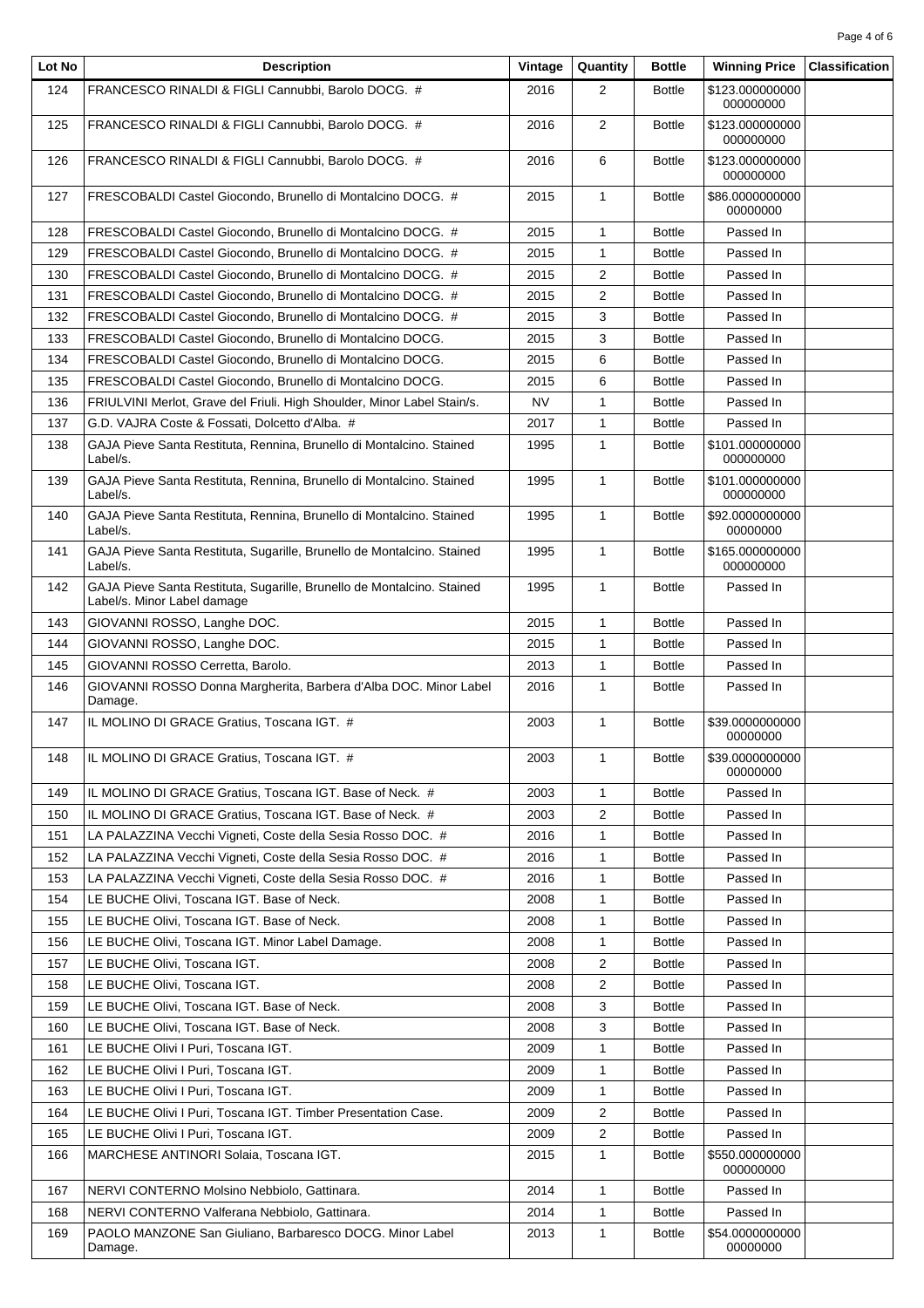| Lot No | <b>Description</b>                                                                                                 | Vintage   | Quantity       | <b>Bottle</b>              | <b>Winning Price</b>         | <b>Classification</b> |
|--------|--------------------------------------------------------------------------------------------------------------------|-----------|----------------|----------------------------|------------------------------|-----------------------|
| 170    | PAOLO SCAVINO Bric Del Fiasc, Barolo DOCG.                                                                         | 2009      | 1              | <b>Bottle</b>              | \$170.000000000<br>000000000 |                       |
| 171    | PAOLO SCAVINO Bric Del Fiasc, Barolo DOCG.                                                                         | 2009      | $\mathbf{1}$   | <b>Bottle</b>              | \$170.000000000<br>000000000 |                       |
| 172    | PERLINO & C. Marsala Fine, Ambra Semi-Secco DOC. Screwcap Closure,<br>Minor Capsule Damage. #                      | NV        | $\mathbf{1}$   | One Litre<br><b>Bottle</b> | Passed In                    |                       |
| 173    | PERLINO & C. Marsala Fine, Ambra Semi-Secco DOC. Screwcap Closure,<br>Minor Label Stain/s. #                       | NV        | $\mathbf{1}$   | One Litre<br><b>Bottle</b> | Passed In                    |                       |
| 174    | PERLINO & C. Marsala Fine, Ambra Semi-Secco DOC. Screwcap Closure,<br>Minor Label Stain/s, Minor Capsule Damage. # | NV        | 1              | One Litre<br><b>Bottle</b> | Passed In                    |                       |
| 175    | PERLINO & C. Marsala Fine, Ambra Semi-Secco DOC. Screwcap Closure.<br>#                                            | NV        | $\overline{2}$ | One Litre<br><b>Bottle</b> | Passed In                    |                       |
| 176    | PERLINO & C. Marsala Fine, Ambra Semi-Secco DOC. Screwcap Closure.<br>#                                            | <b>NV</b> | 3              | One Litre<br><b>Bottle</b> | Passed In                    |                       |
| 177    | PINNACLE DRINKS Loud And Proud Pinot Grigio, Italy. Screwcap Closure.                                              | 2020      | $\mathbf{1}$   | <b>Bottle</b>              | Passed In                    |                       |
| 178    | PIRA Marenca, Barolo.                                                                                              | 2013      | 1              | <b>Bottle</b>              | Passed In                    |                       |
| 179    | PIRA Marenca. Barolo. Minor Label Stain/s.                                                                         | 2013      | 1              | <b>Bottle</b>              | Passed In                    |                       |
| 180    | PIRA Marenca, Barolo.                                                                                              | 2013      | $\overline{2}$ | <b>Bottle</b>              | Passed In                    |                       |
| 181    | PODERE RUGGERI CORSINI Bussia, Barolo DOCG.                                                                        | 2013      | $\mathbf{1}$   | <b>Bottle</b>              | Passed In                    |                       |
| 182    | PODERE RUGGERI CORSINI Bussia. Barolo DOCG.                                                                        | 2013      | 1              | <b>Bottle</b>              | Passed In                    |                       |
| 183    | PODERE RUGGERI CORSINI Bussia, Barolo DOCG.                                                                        | 2013      | 1              | <b>Bottle</b>              | Passed In                    |                       |
| 184    | PODERI ALDO CONTERNO Cicala Bussia, Barolo.                                                                        | 2013      | $\mathbf{1}$   | <b>Bottle</b>              | \$257.000000000<br>000000000 |                       |
| 185    | REVERDITO, Barbera d'Alba.                                                                                         | 2018      | $\overline{2}$ | <b>Bottle</b>              | Withdrawn                    |                       |
| 186    | REVERDITO, Barbera d'Alba. #                                                                                       | 2018      | $\overline{2}$ | <b>Bottle</b>              | \$18.0000000000<br>00000000  |                       |
| 187    | REVERDITO, Barbera d'Alba.                                                                                         | 2018      | $\overline{2}$ | <b>Bottle</b>              | \$19.0000000000<br>00000000  |                       |
| 188    | REVERDITO, Barbera d'Alba.                                                                                         | 2018      | 3              | <b>Bottle</b>              | \$19.0000000000<br>00000000  |                       |
| 189    | REVERDITO, Barbera d'Alba. #                                                                                       | 2018      | 3              | <b>Bottle</b>              | \$18.0000000000<br>00000000  |                       |
| 190    | REVERDITO, Barbera d'Alba.                                                                                         | 2018      | 6              | <b>Bottle</b>              | \$18.0000000000<br>00000000  |                       |
| 191    | REVERDITO, Barbera d'Alba.                                                                                         | 2018      | 6              | <b>Bottle</b>              | Passed In                    |                       |
| 192    | REVERDITO, Barolo DOCG.                                                                                            | 2016      | $\mathbf{1}$   | Magnum                     | \$126.000000000<br>000000000 |                       |
| 193    | REVERDITO, Barolo DOCG.                                                                                            | 2016      | $\mathbf{1}$   | Magnum                     | \$126.000000000<br>000000000 |                       |
| 194    | REVERDITO, Barolo DOCG.                                                                                            | 2016      | $\mathbf{1}$   | Magnum                     | \$126.000000000<br>000000000 |                       |
| 195    | REVERDITO, Barolo DOCG.                                                                                            | 2016      | $\overline{2}$ | Magnum                     | Passed In                    |                       |
| 196    | REVERDITO, Barolo DOCG.                                                                                            | 2016      | 2              | Magnum                     | Passed In                    |                       |
| 197    | REVERDITO, Barolo DOCG.                                                                                            | 2016      | 3              | Magnum                     | Passed In                    |                       |
| 198    | REVERDITO, Barolo DOCG.                                                                                            | 2016      | 3              | Magnum                     | Passed In                    |                       |
| 199    | REVERDITO, Barolo DOCG.                                                                                            | 2016      | 6              | Magnum                     | Passed In                    |                       |
| 200    | REVERDITO, Barolo DOCG.                                                                                            | 2016      | 6              | Magnum                     | Passed In                    |                       |
| 201    | SAN MARZANO F Negroamaro, Salento IGP.                                                                             | 2015      | 1              | <b>Bottle</b>              | \$46.0000000000<br>00000000  |                       |
| 202    | SAN MARZANO F Negroamaro, Salento IGP. Base of Neck, Minor Label<br>Damage.                                        | 2015      | 1              | <b>Bottle</b>              | Passed In                    |                       |
| 203    | SAN MARZANO F Negroamaro, Salento IGP. Minor Label Damage.                                                         | 2015      | $\mathbf{1}$   | <b>Bottle</b>              | Passed In                    |                       |
| 204    | SAN MARZANO F Negroamaro, Salento IGP. Minor Label Damage.                                                         | 2015      | 2              | <b>Bottle</b>              | \$46.0000000000<br>00000000  |                       |
| 205    | STRACCALI, Chianti. Minor Label Stain/s.                                                                           | 2010      | $\mathbf{1}$   | <b>Bottle</b>              | \$17.0000000000<br>00000000  |                       |
| 206    | TASCA D'ALMERITA Lamùri Nero d'Avola, Sicilia DOC. Minor Label<br>Stain/s.                                         | 2017      | $\mathbf{1}$   | <b>Bottle</b>              | Passed In                    |                       |
| 207    | TENUTA CASALINO Maroniano, Monferrato. Minor Label Stain/s, Just<br>Below Base of Neck.                            | 2003      | $\mathbf{1}$   | <b>Bottle</b>              | Passed In                    |                       |
| 208    | TENUTA CASALINO Maroniano, Monferrato. Minor Label Stain/s, Just<br>Below Base of Neck.                            | 2003      | 1              | <b>Bottle</b>              | Passed In                    |                       |
| 209    | TENUTA CASALINO Maroniano, Monferrato. Very High Shoulder, Minor<br>Label Stain/s.                                 | 2003      | 1              | <b>Bottle</b>              | Passed In                    |                       |